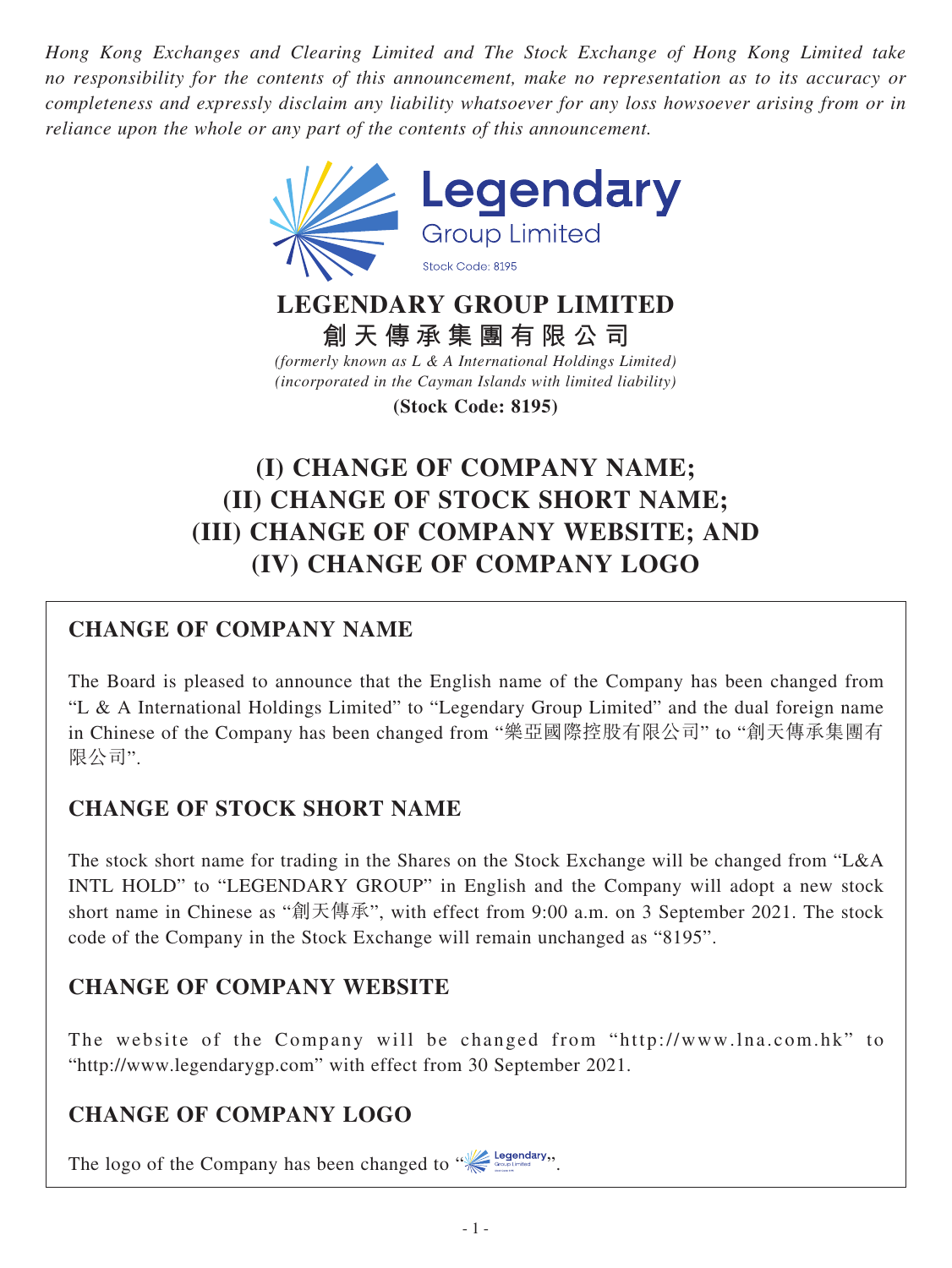Reference is made to (i) the announcement of L & A International Holdings Limited (now known as Legendary Group Limited) (the "**Company**") dated 23 April 2021; (ii) the circular of the Company dated 30 June 2021; (iii) the supplemental circular (the "**Supplemental Circular**") of the Company dated 20 July 2021 in relation to, among other things, the Change of Company Name; and (iv) the announcement of the Company dated 30 July 2021 regarding the poll results of the annual general meeting held on 30 July 2018 (the "**AGM**"). Capitalised terms used herein shall have the same meanings as those defined in the Supplemental Circular unless defined otherwise.

#### **CHANGE OF COMPANY NAME**

The Board is pleased to announce that subsequent to the passing of a special resolution in relation to the Change of Company Name by the Shareholders by way of poll at the AGM, the Certificate of Incorporation on Change of Name has been issued by the Registry of Companies in the Cayman Islands on 3 August 2021 certifying that the English name of the Company has been changed from "L & A International Holdings Limited" to "Legendary Group Limited" and the dual foreign name in Chinese of the Company had been changed from "樂亞國際控股有限公司" to "創天傳承集團有限公司".

The Certificate of Registration of Alteration of Name of Registered Non-Hong Kong Company was issued by the Registrar of Companies in Hong Kong on 26 August 2021 confirming the registration of the new name of the Company in Hong Kong under Part 16 of the Companies Ordinance (Chapter 622 of the Laws of Hong Kong).

#### **EFFECT ON CHANGE OF COMPANY NAME**

The Change of Company Name will not affect any of the rights of the Shareholders and all existing share certificates in issue bearing the former name of the Company will continue to be evidence of title to the securities of the Company and will continue to be valid for trading, settlement, registration and delivery purpose. Accordingly, there will not be any arrangement for the free exchange of the existing share certificates for new certificates bearing the new name of the Company.

With effect from 3 September 2021, new share certificates of the Company will be issued in the new name of the Company.

#### **CHANGE OF STOCK SHORT NAME**

The stock short name for trading in the Shares on the Stock Exchange will be changed from "L&A INTL HOLD" to "LEGENDARY GROUP" in English and the Company will adopt a new stock short name in Chinese as "創天傳承", with effect from 9:00 a.m. on 3 September 2021. The stock code of the Company in the Stock Exchange will remain unchanged as "8195".